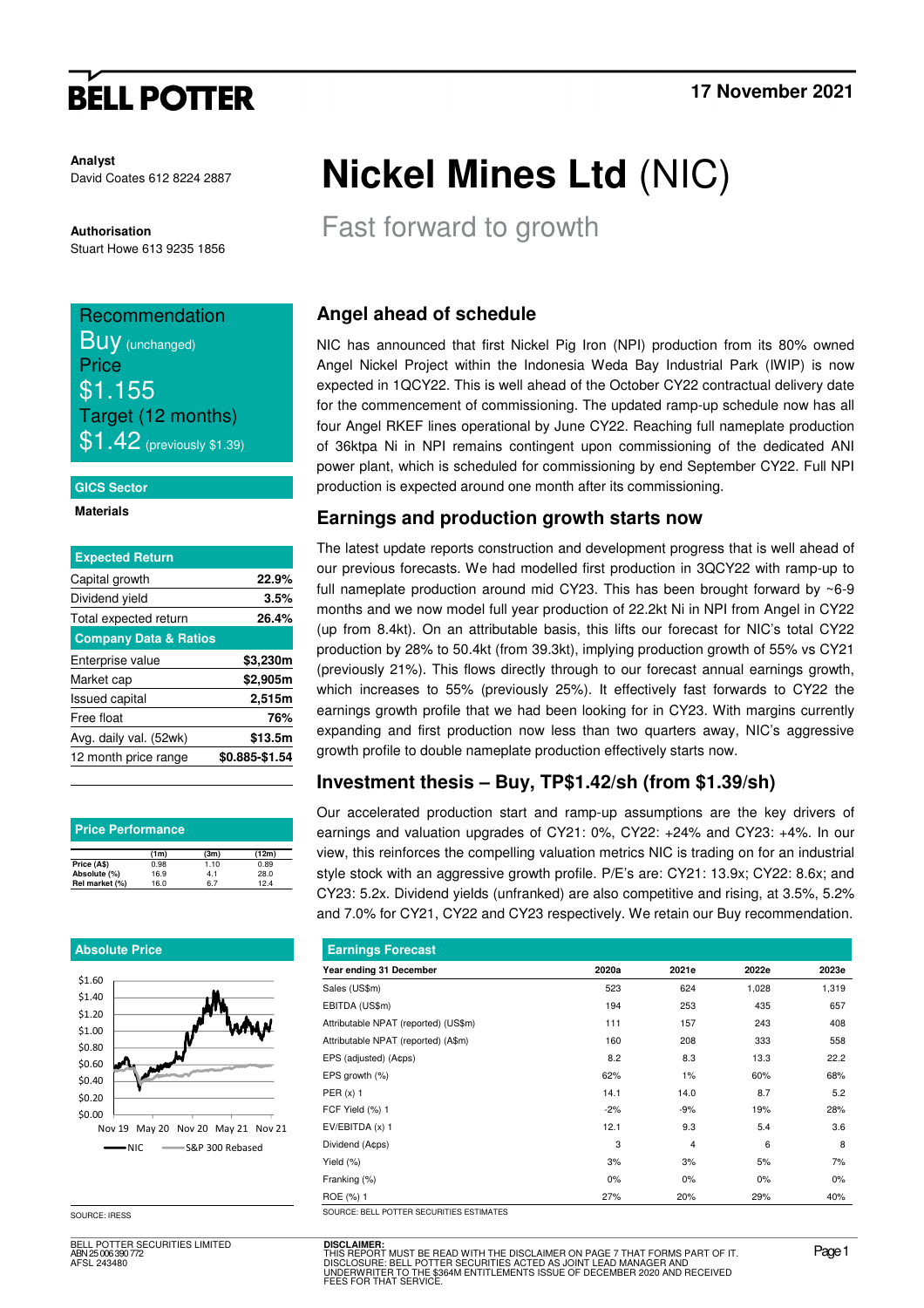### **Changes to our forecasts**

In reflecting this update we have made the following changes to our modelled assumptions:

- Brought forward our forecast for first production and NPI sales from the Angel Nickel Project to the June quarter of CY22, previously modelled to commence from the September quarter of CY22;
- Accelerated our production ramp-up forecast, now modelling full nameplate production from the December quarter of CY22, previously modelled to commence from the September quarter of CY23;
- Increased our forecast cash costs for the Angel Nickel RKEF lines, reflecting the market-driven input cost increases that have been experienced at the Ranger and Hengjaya RKEF lines; and
- Lift our forecast dividend distributions for CY22 and CY23 to A6cps (from A4cps) and A8cps (from A7cps) respectively. This increases our forecast (unfranked) yields to 5.2% and 6.9% respectively.

The net impact of these changes are summarised in the forecast changes table below:

| Table 1 - Changes to our CY forecasts |                 |               |               |            |               |               |        |               |        |
|---------------------------------------|-----------------|---------------|---------------|------------|---------------|---------------|--------|---------------|--------|
|                                       | <b>Previous</b> |               |               | <b>New</b> |               |               | Change |               |        |
| Year end 31 December                  | <b>Dec-21</b>   | <b>Dec-22</b> | <b>Dec-23</b> | Dec-21     | <b>Dec-22</b> | <b>Dec-23</b> | Dec-21 | <b>Dec-22</b> | Dec-23 |
| Prices & currency                     |                 |               |               |            |               |               |        |               |        |
| Nickel price (US\$/t)                 | 18,323          | 18,519        | 18,629        | 18,323     | 18,519        | 18,629        | 0%     | 0%            | $0\%$  |
| <b>US\$/A\$</b>                       | 0.75            | 0.73          | 0.73          | 0.75       | 0.73          | 0.73          | 0%     | 0%            | 0%     |
| <b>Production &amp; costs</b>         |                 |               |               |            |               |               |        |               |        |
| Ore mined (t)                         | 2,035,486       | 2,000,000     | 2,000,000     | 2,035,486  | 2,000,000     | 2,000,000     | 0%     | 0%            | 0%     |
| Nickel in ore (t)                     | 36,062          | 36,000        | 36,000        | 36,062     | 36,000        | 36,000        | 0%     | 0%            | $0\%$  |
| RKEF NPI production (t)               | 295,081         | 372,004       | 579,615       | 295,081    | 487,004       | 604,615       | 0%     | 31%           | 4%     |
| Contained nickel (t)                  | 40,516          | 49,171        | 75,646        | 40,516     | 62,971        | 78,646        | 0%     | 28%           | 4%     |
| Contained nickel (t, attributable)    | 32,413          | 39,336        | 60,517        | 32,413     | 50,376        | 62,917        | 0%     | 28%           | 4%     |
| Cash costs (US\$/t Ni)                | 9,521           | 9,796         | 8,738         | 9,521      | 9,825         | 8,723         | 0%     | 0%            | $0\%$  |
| Earnings & valuation                  |                 |               |               |            |               |               |        |               |        |
| Revenue (consolidated, US\$m)         | 624             | 801           | 1,269         | 624        | 1,028         | 1,319         | 0%     | 28%           | 4%     |
| EBITDA (consolidated, US\$m)          | 253             | 345           | 632           | 253        | 435           | 657           | 0%     | 26%           | 4%     |
| EBITDA (attributable, US\$m)          | 202             | 275           | 504           | 202        | 347           | 524           | 0%     | 26%           | 4%     |
| NPAT (reported, attributable, US\$m)  | 157             | 196           | 392           | 157        | 243           | 408           | 0%     | 24%           | 4%     |
| EPS (reported) (Acps)                 | 8.3             | 10.7          | 21.4          | 8.3        | 13.3          | 22.2          | 0%     | 24%           | 4%     |
| PER(x)                                | 14.0            | 10.8          | 5.4           | 14.0       | 8.7           | 5.2           |        | (2.1)         | (0.2)  |
| EPS growth (%)                        | 1%              | 29%           | 100%          | 1%         | 60%           | 68%           | 0%     | 31%           | $-33%$ |
| DPS (Acps)                            | 4               | 4             | 7             | 4          | 6             | 8             | 0%     | 50%           | 14%    |
| Yield                                 | 3.5%            | 3.5%          | 6.1%          | 3.5%       | 5.2%          | 6.9%          | 0%     | 2%            | 1%     |
| NPV (A\$/sh)                          | 1.14            | 1.39          | 1.80          | 1.16       | 1.42          | 1.86          | 2%     | 2%            | 3%     |
| Price Target (A\$/sh)                 |                 | 1.39          |               |            | 1.42          |               |        | 2%            |        |

SOURCE: COMPANY DATA AND BELL POTTER SECURITIES ESTIMATES

These changes drive material earnings increases for CY22 and bring forward the earnings growth profile that had previously been weighted to CY23. Our accelerated production start and ramp-up assumptions result in the following changes to our earnings forecasts: CY21: unchanged, CY22: up 24%, CY23: up 4%. While these updates bring forward positive free cash flows, they have relatively minor impact on our NPV-based valuation due to the longlife nature of the assets. Our target price increases incrementally, to \$1.42/sh.

In our view, the accelerated ramp-up reinforces the compelling valuation metrics NIC is trading on for an industrial style growth stock: CY21 P/E of 14.0x and forward P/E's of 8.7x and 5.2x for CY22 and CY23 respectively. NIC's CY21 dividend yield is also competitive, at 3.5%, rising to 5.2% and 7.0% in CY22 and CY23 respectively (all unfranked).

# **BELL POTTER**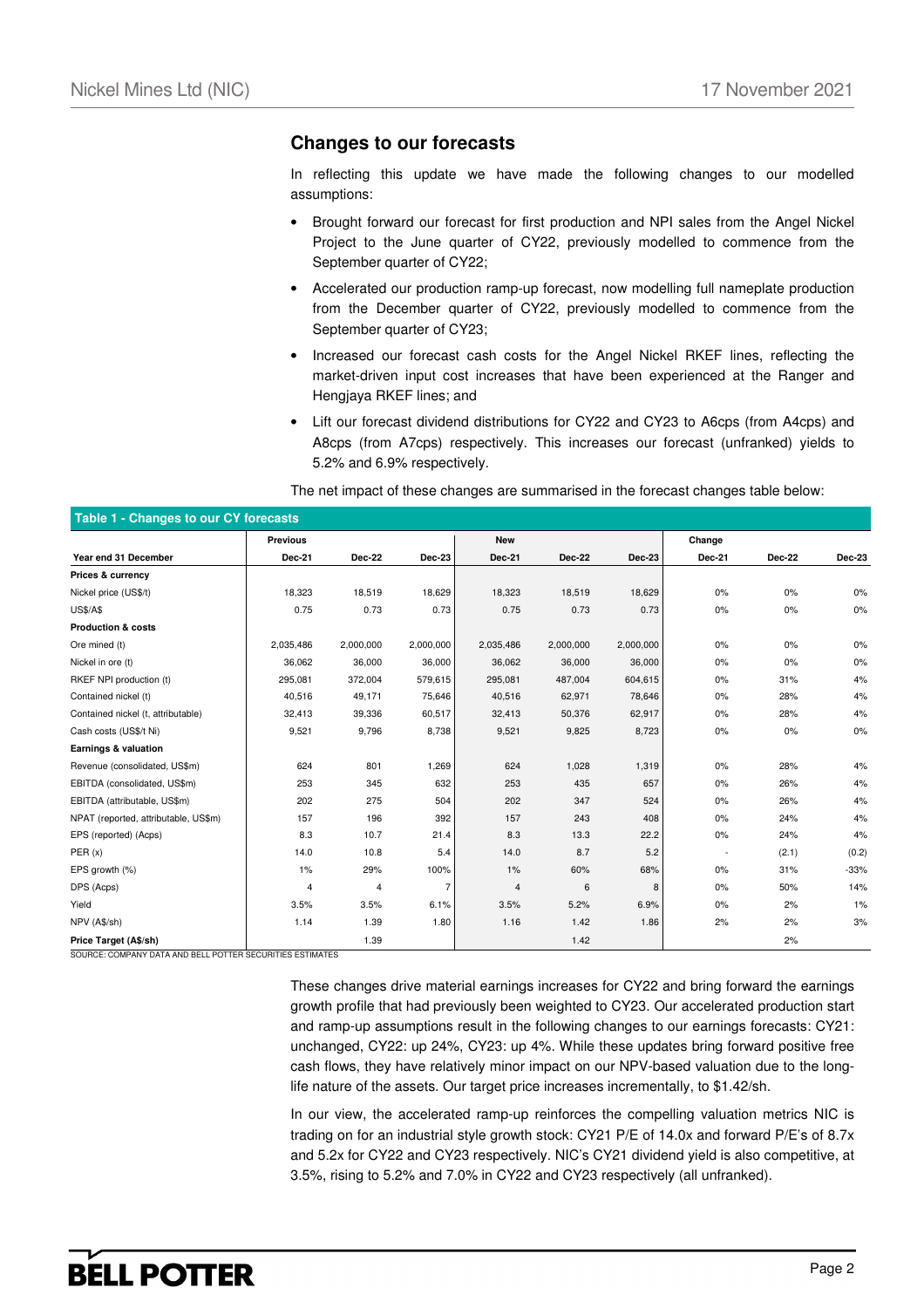### **Upcoming catalysts**

Upcoming catalysts for NIC include:

- Updates on NPI pricing and the effective Ni payability, which we believe the market will continue to consider as a measure of NIC's nickel price exposure;
- Further updates on the construction of the Angel Nickel project, comprising 4 nextgeneration rotary-kiln-electric-furnace (RKEF) lines being developed within the Indonesia Weda Bay Industrial Park (IWIP), in which NIC now holds an 80% interest;
- Progress updates for the Hengjaya Mine, where a major production expansion is complete and the sustainability of production of +150kt ore per month and costs of ~US\$20/t are targeted;
- Exploration and development updates on the Siduarsi Nickel-Cobalt project in Papua province, Indonesia, in which NIC has recently acquired a 100% interest;
- The release of NIC's December 2021 quarterly production and cost report, expected in late January 2022; and
- Updates on the ownership levels of the 80%-owned Hengjaya Mine, which is subject to Indonesia's compulsory divestment laws.

### **NIC vs the ASX Metals and Mining Index**



SOURCE: IRESS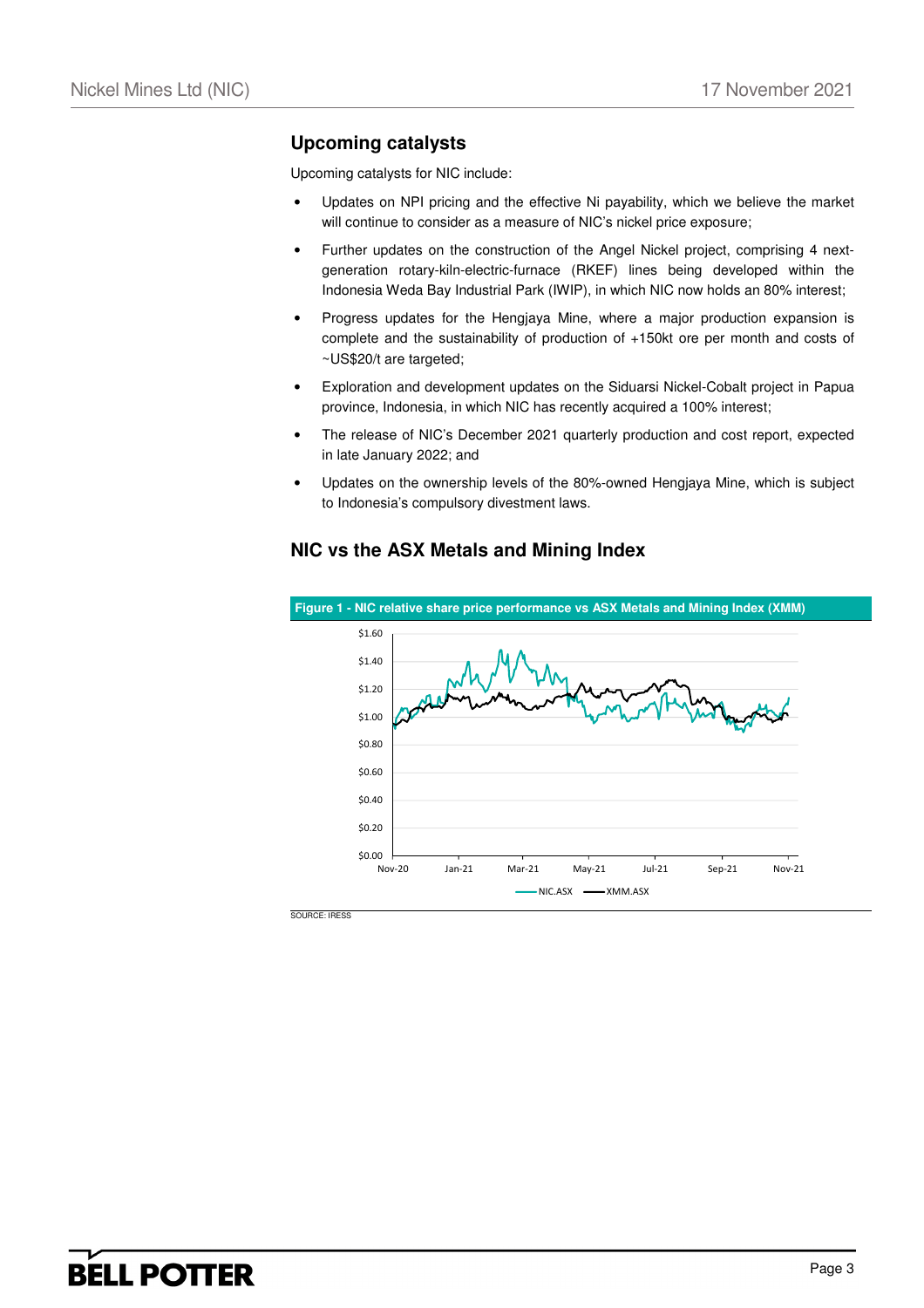# **Nickel Mines Limited (NIC)**

## **Company description: fully integrated NPI producer**

Nickel Mines Limited ('Nickel Mines' or 'NIC') was formed in 2007 and listed on the ASX in 2018. Its operations are focused in Central Sulawesi, Indonesia, where it holds an 80% interest four Rotary Kiln Electric Furnace (RKEF) NPI production lines (the two Hengjaya lines and the two Ranger lines) with Shanghai Decent Investments (SDI) a subsidiary of Tsingshan Group, the world's largest stainless steel producer. The RKEF lines are located in an existing, fully integrated stainless steel production facility, the Indonesian Morowali Industrial Park (IMIP).

First production from the Hengjaya Lines was achieved on 31 January 2019 and the Ranger Lines commenced production during the December quarter 2019. Both projects have since achieved steady state production of ~20ktpa contained Ni in NPI, exceeding nameplate production of ~16ktpa each at lower than planned operating costs.

In November 2020 NIC executed a binding agreement to acquire a 70% interest (since increased to 80%) in the Angel Nickel Project comprising four new generation RKEF NPI production lines and a captive 380MW power station. Angel Nickel is currently under construction within the Indonesia Weda Bay Industrial Park ('IWIP') on Halmahera Island in Indonesia.

NIC also holds an 80% interest in Hengjaya Mine ('HM'), a high-grade, long-life nickel laterite deposit, also in Central Sulawesi in close proximity to the IMIP. The HM produces Direct Shipping Ore (DSO), the bulk of which is sold into the IMIP facility for the production of Nickel Pig Iron (NPI), a key input into stainless steel production.

## **Investment thesis – Buy, TP\$1.42/sh (from \$1.39/sh)**

Our accelerated production start and ramp-up assumptions are the key drivers of earnings and valuation upgrades of CY21: 0%, CY22: +24% and CY23: +4%. In our view, this reinforces the compelling valuation metrics NIC is trading on for an industrial style stock with an aggressive growth profile. P/E's are: CY21: 13.9x; CY22: 8.6x; and CY23: 5.2x. Dividend yields (unfranked) are also competitive and rising, at 3.5%, 5.2% and 7.0% for CY21, CY22 and CY23 respectively. We retain our Buy recommendation.

## **Valuation: \$1.42/sh**

Our 12-month forward NIC valuation incorporates DCF models of its attributable interests in the Hengjaya laterite nickel ore mine (HM), an 80% interest in the two Hengjaya Nickel RKEF lines and an 80% interest in the two Ranger Nickel RKEF lines.

We have constructed a discounted cash flow (DCF) model for NIC's attributable interest in these RKEF lines that are in production at Tsingshan's IMIP facility and a DCF calculation for NIC's current 80% interest (declining to 49% in 2028) in the Hengjaya laterite nickel ore mine.

We also include a risk-adjusted, NPV-based valuation for NIC's prospective 80% interest in the Angel Nickel Industry (ANI) project, a notional value for other exploration and development projects, an estimate of corporate overhead costs and NIC's last reported net cash position. Our valuation is calculated on a fully diluted basis. Following the latest update, our valuation stands at \$1.42/sh.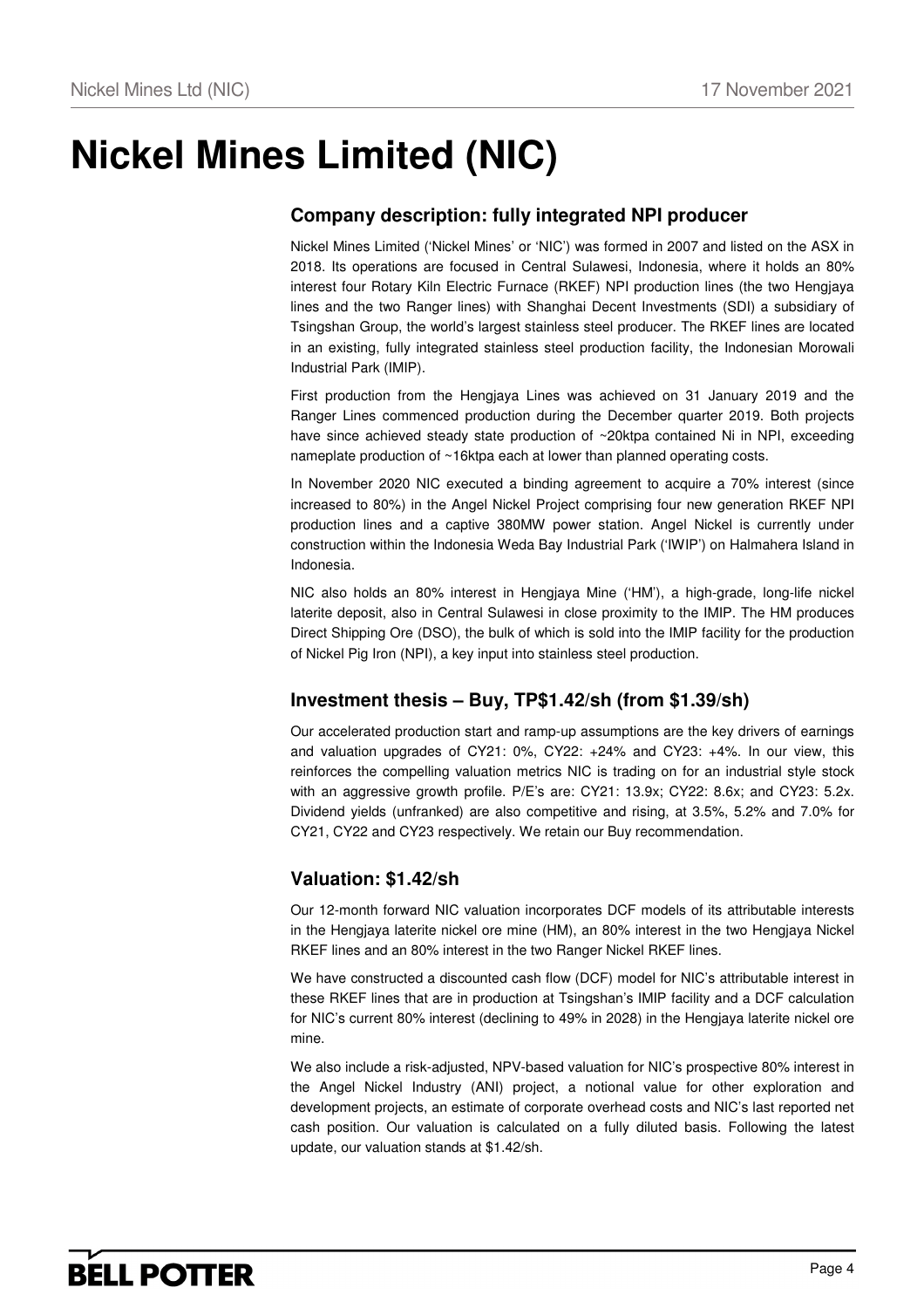#### **Risks**

Key risks to our investment case include (but are not limited to):

- **Funding and capital management risks:** Funding and capital management risks can include access to debt and equity finance, maintaining covenants on debt finance, managing dividend payments and managing debt repayments. Exploration and development companies with no sales revenues are reliant on access to equity markets and debt financing to fund the advancement and development of their projects.
- **Operating and development risks:** Mining companies' assets are subject to risks associated with their operation and development. Risks for each company can be heightened depending on method of operation (e.g. underground versus open pit mining) or whether it is a single mine company. Development of mining assets may be subject to receiving permits, approvals timelines or weather events, causing delays to commissioning and commercial production.
- **COVID-19 risks:** Mining companies' rely on freedom of movement of workforces, functioning transport routes, reliable logistics services including road, rail, aviation and ports in order to maintain operations and get their products to market. They also rely on liquid, functioning markets to sell their products. Measures being put in place to combat the COVID-19 pandemic are posing risks to these conditions.
- **Operating and capital cost fluctuations:** The cost and availability of exploration, development and mining inputs can fluctuate widely and cause significant differences between planned and actual operating and capital costs. Key operating costs are linked to energy and labour costs as well as access to, and availability of, technical skills, operating equipment and consumables.
- **Commodity price and exchange rate fluctuations:** The future earnings and valuations of exploration, development and producing Resources companies are subject to fluctuations in underlying commodity prices and foreign currency exchange rates.
- **Resource growth and mine life extensions:** The viability of future operations and the earnings forecasts and valuations reliant upon them may depend upon resource and reserve growth to extend mine lives, which is in turn dependent upon exploration success, of which there are no guarantees.
- **Regulatory changes risks:** Changes to the regulation of infrastructure and taxation (among other things) can impact the earnings and valuation of mining companies. NIC's assets are located in Sulawesi, Indonesia, which has in the past implemented regulatory changes related to mining project ownership, fiscal terms and mineral export requirements.
- **Sovereign risks:** Mining companies' assets are subject to the sovereign risks of the jurisdiction within which they are operating. NIC's assets are in Indonesia, a G20 country with one of the largest economies in SE Asia. Its sovereign debt is rated investment grade by the major ratings agencies.
- **Corporate/M&A risks:** Risks associated with M&A activity including differences between the entity's and the market's perception of value associated with completed transactions. NIC is the junior partner co-investing in production assets with a large, privately owned Chinese company. The strength and cohesiveness of this relationship over the long term has the potential to both add and reduce value to the partnership. One of the key mitigating factors in this respect has been the investment of a combined US\$50m by SDI and Wanlu Investments (US\$26m and US\$24m respectively) into NIC equity.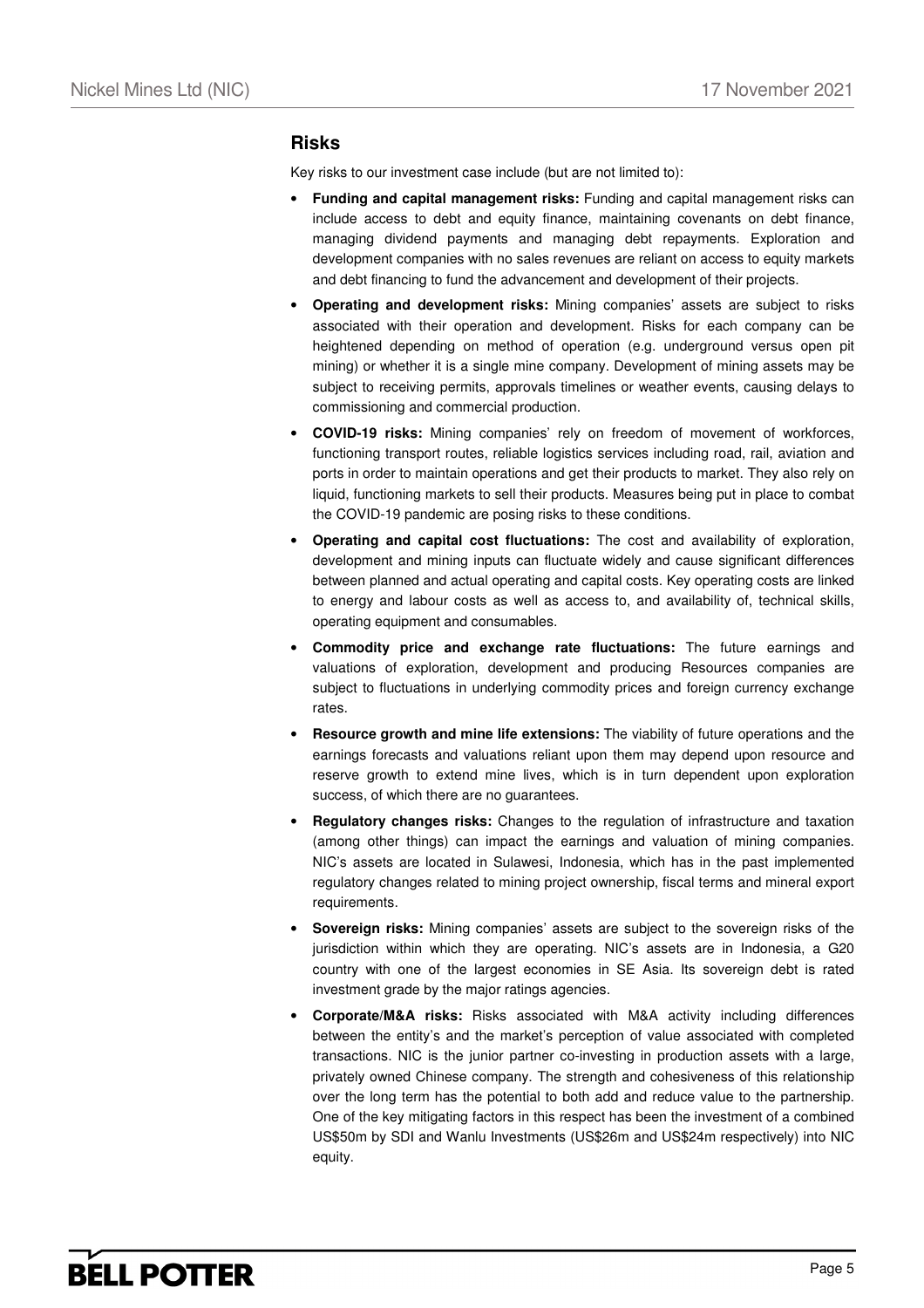# **Nickel Mines Ltd** as at 17 November 2021

## Nickel Mines Ltd (Nickel Mines Ltd (Nickel Mines Ltd (Nickel Mines Ltd (Nickel Mines Ltd Control) \$1.42 Recommendation Buy Price \$1.155

#### **Table 2 - Financial summary**

| <b>PROFIT AND LOSS</b><br>Year ending 31 Dec. (from 2020)              | Unit           | 2019a*                                 | 2020a            | 2021e            | 2022e             | 2023e               | <b>FINANCIAL RATIOS</b><br>Year ending 31 Dec. (from 2020)                                 | Unit                           | 2019a*         | 2020a             | 2021e                       | 2022e            | 2023e        |
|------------------------------------------------------------------------|----------------|----------------------------------------|------------------|------------------|-------------------|---------------------|--------------------------------------------------------------------------------------------|--------------------------------|----------------|-------------------|-----------------------------|------------------|--------------|
| Revenue                                                                | US\$m          | 236.1                                  | 523.5            | 624.4            | 1,028.1           | 1,318.6             | <b>VALUATION</b>                                                                           |                                |                |                   |                             |                  |              |
| Expense                                                                | US\$m          | (138.9)                                | (329.0)          | (371.3)          | (593.3)           | (661.9)             | Attributable NPAT                                                                          | US\$m                          | 56.5           | 110.6             | 156.8                       | 243.3            | 407.6        |
| <b>EBITDA</b>                                                          | <b>US\$m</b>   | 97.2                                   | 194.5            | 253.1            | 434.8             | 656.7               | <b>Attributable NPAT</b>                                                                   | A\$m                           | 82.5           | 160.1             | 207.8                       | 333.3            | 558.4        |
| Depreciation                                                           | US\$m          | (16.4)                                 | (36.8)           | (36.7)           | (64.7)            | (70.5)              | <b>Reported EPS</b>                                                                        | Ac/sh                          | 5.1            | 8.2               | 8.3                         | 13.3             | 22.2         |
| EBIT                                                                   | US\$m          | 80.8                                   | 157.7            | 216.4            | 370.0             | 586.2               | <b>Adjusted EPS</b>                                                                        | Ac/sh                          | 4.4            | 8.2               | 8.3                         | 13.3             | 22.2         |
| Net interest expense                                                   | US\$m          | (2.1)                                  | (4.7)            | (10.8)           | (20.4)            | (4.5)               | EPS growth                                                                                 | $\%$                           | 46%            | 62%               | 1%                          | 60%              | 68%          |
| Unrealised gains (Impairments)                                         | US\$m          | 7.4                                    |                  |                  |                   |                     | PER                                                                                        | $\boldsymbol{\mathsf{x}}$      | 11.4x          | 14.1x             | 14.0x                       | 8.7x             | 5.2x         |
| Other                                                                  | US\$m          | 5.4                                    | 1.6              |                  |                   |                     | <b>DPS</b>                                                                                 | Ac/sh                          |                | 3.0               | 4.0                         | 6.0              | 8.0          |
| PBT                                                                    | US\$m          | 91.5                                   | 154.6            | 205.6            | 349.7             | 581.7               | Franking                                                                                   | $\%$                           | 0%             | $0\%$             | 0%                          | 0%               | 0%           |
| Tax expense                                                            | US\$m          | (0.2)                                  | (0.9)            | (5.7)            | (39.3)            | (69.8)              | Yield                                                                                      | $\%$                           | 0.0%           | 2.6%              | 3.5%                        | 5.2%             | 6.9%         |
| Consolidated profit (loss) for the year                                | US\$m          | 91.3                                   | 153.7            | 199.9            | 310.4             | 511.9               | FCF/share                                                                                  | Ac/sh                          | 2.6            | (2.6)             | (10.9)                      | 22.4             | 32.1         |
| Non-Controlling Interest                                               | US\$m          | 34.8                                   | 43.1             | 43.1             | 67.2              | 104.3               | FCF yield                                                                                  | $\%$                           | 2%             | $-2%$             | $-9%$                       | 19%              | 28%          |
| Attributable NPAT (reported)                                           | US\$m          | 56.5                                   | 110.6            | 156.8            | 243.3             | 407.6               | P/FCFPS <sup>1</sup><br>EV/EBITDA <sup>1</sup>                                             | x                              | 44.7x          | $-45.1x$          | $-10.6x$                    | 5.1x             | 3.6x         |
| NPAT (underlying)                                                      | US\$m          | 49.1                                   | 110.6            | 156.8            | 243.3             | 407.6               | EBITDA margin                                                                              | $\boldsymbol{\mathsf{x}}$      | 24.2x          | 12.1x             | 9.3x                        | 5.4x             | 3.6x<br>50%  |
| <b>CASH FLOW</b>                                                       |                |                                        |                  |                  |                   |                     | EBIT margin                                                                                | %<br>$\%$                      | 41%<br>34%     | 37%<br>30%        | 41%<br>35%                  | 42%<br>36%       | 44%          |
| Year ending 31 Dec. (from 2020)                                        | Unit           | 2019a*                                 | 2020a            | 2021e            | 2022e             | 2023e               | Return on assets                                                                           | $\%$                           | 26%            | 17%               | 14%                         | 17%              | 25%          |
| <b>OPERATING CASHFLOW</b>                                              |                |                                        |                  |                  |                   |                     | Return on equity                                                                           | $\%$                           | 49%            | 27%               | 20%                         | 29%              | 40%          |
| Receipts                                                               | US\$m          | 212.7                                  | 517.6            | 679.7            | 987.7             | 1,289.5             | <b>LIQUIDITY &amp; LEVERAGE</b>                                                            |                                |                |                   |                             |                  |              |
| Payments                                                               | US\$m          | (169.9)                                | (358.9)          | (318.8)          | (537.8)           | (644.8)             | Net debt (cash)                                                                            | \$m                            | 15             | (306)             | 29                          | (229)            | (609)        |
| Tax                                                                    | US\$m          | (4.7)                                  | (9.1)            | 0.9              | (5.7)             | (39.3)              | ND / E                                                                                     | $\%$                           | 4%             | $-33%$            | 3%                          | $-20%$           | $-43%$       |
| Net interest                                                           | US\$m          | 0.1                                    | 0.3              | (10.8)           | (20.4)            | (4.5)               | $ND / (ND + E)$                                                                            | %                              | 3%             | $-48%$            | 3%                          | $-25%$           | $-76%$       |
| Other                                                                  | US\$m          |                                        |                  |                  |                   |                     | EBITDA / Interest                                                                          | x                              | 46.1x          | 40.9x             | 23.4x                       | 21.4x            | 145.7x       |
| Operating cash flow                                                    | US\$m          | 38.2                                   | 150.0            | 351.0            | 423.8             | 601.0               |                                                                                            |                                |                |                   |                             |                  |              |
| <b>INVESTING CASHFLOW</b>                                              | US\$m          |                                        |                  |                  |                   |                     | <b>ATTRIBUTABLE DATA - NICKEL MINES LTD</b><br>Year ending 31 Dec. (from 2020)             | Unit                           | 2019a*         | 2020a             | 2021e                       | 2022e            | 2023e        |
| Property, plant and equipment<br>Mine development                      | US\$m          | (29.6)                                 | (7.4)<br>(147.0) | (557.9)          | (11.3)            | (11.7)              | Revenues                                                                                   | US\$m                          | 95.7           | 391.3             | 559.6                       | 885.6            | 1,118.0      |
| Exploration & evaluation                                               | US\$m          |                                        |                  | (0.2)            | (0.4)             | (0.4)               | <b>EBITDA</b>                                                                              | US\$m                          | 35.6           | 139.7             | 201.5                       | 346.8            | 524.3        |
| Other                                                                  | US\$m          | 5.8                                    | (30.0)           |                  |                   |                     | <b>NPAT</b>                                                                                | US\$m                          | 56.5           | 110.6             | 156.8                       | 243.3            | 407.6        |
| Investing cash flow                                                    | US\$m          | (23.8)                                 | (184.4)          | (558.0)          | (11.7)            | (12.1)              | Net distributable cash flow                                                                | US\$m                          | 1.0            | 269.3             | (38.3)                      | 232.5            | 206.6        |
| Free Cash Flow                                                         | US\$m          | 14.4                                   | (34.5)           | (207.0)          | 412.1             | 588.9               | EV/EBITDA<br>PER                                                                           | x<br>$\boldsymbol{\mathsf{x}}$ | 62.0<br>22.8   | 16.0<br>14.1      | 12.1<br>14.0                | 6.8<br>8.7       | 4.5<br>5.2   |
| <b>FINANCING CASHFLOW</b>                                              |                |                                        |                  |                  |                   |                     | P/FCF                                                                                      | x                              | nm             | nm                | nm                          | 9.1              | 10.3         |
| Share issues/(buy-backs)                                               | US\$m          |                                        | 430.0            |                  |                   |                     |                                                                                            |                                |                |                   |                             |                  |              |
| Debt proceeds                                                          | US\$m          |                                        |                  | 325.0            |                   |                     | ORE RESERVE AND MINERAL RESOURCE                                                           |                                |                |                   |                             |                  |              |
| Debt repayments                                                        | US\$m          | (29.9)                                 | (25.3)           | (45.0)           |                   | (150.0)             | Hengjaya Nickel Mine (HM)<br><b>Mineral Resources</b>                                      |                                |                |                   | Mdmt                        | % Ni             | t Ni         |
| Distributions to non-controlling interests<br>Dividends                | US\$m<br>US\$m | 17.0                                   | (43.3)<br>(15.4) | (39.7)<br>(75.9) | (43.6)<br>(110.2) | (62.4)<br>(146.9)   | Measured                                                                                   |                                |                |                   | 0.700                       | 1.80%            | 12,600       |
| Other                                                                  | US\$m          | (0.4)                                  | (12.4)           |                  |                   |                     | Indicated                                                                                  |                                |                |                   | 15.000                      | 1.90%            | 285,000      |
| Financing cash flow                                                    | US\$m          | (13.3)                                 | 333.6            | 164.4            | (153.8)           | (359.3)             | Inferred                                                                                   |                                |                |                   | 22.000                      | 1.80%            | 396,000      |
| Change in cash                                                         | US\$m          | 1.1                                    | 299.2            | (42.6)           | 258.4             | 229.6               | Total                                                                                      |                                |                |                   | 38.000                      | 1.80%            | 678,000      |
|                                                                        |                |                                        |                  |                  |                   |                     |                                                                                            |                                |                |                   |                             |                  |              |
| <b>BALANCE SHEET</b>                                                   |                |                                        |                  |                  |                   |                     | <b>ASSUMPTIONS - Prices</b>                                                                |                                |                |                   |                             |                  |              |
| Year ending 31 Dec. (from 2020)                                        | Unit           | 2019a*                                 | 2020a            | 2021e            | 2022e             | 2023e               | Year ending 31 Dec. (from 2020) avg                                                        | Unit                           | 2019a*         | 2020a             | 2021e                       | 2022e            | 2023e        |
| <b>ASSETS</b>                                                          |                |                                        |                  |                  |                   |                     |                                                                                            |                                |                |                   |                             |                  |              |
| Cash & short term investments                                          | US\$m          | 49.8                                   | 351.4            | 308.9            | 567.2             | 796.8               | Nickel                                                                                     | US\$/lb                        | \$7.02         | \$6.25            | \$8.31                      | \$8.40           | \$8.45       |
| Accounts receivable                                                    | US\$m          | 97.2                                   | 117.8            | 62.4             | 102.8             | 131.9               | Nickel                                                                                     | <b>US\$/t</b>                  | \$15,483       | \$13,775          | \$18,323                    | \$18,519         | \$18,629     |
| Property, plant & equipment                                            | US\$m          | 628.5                                  | 600.8            | 1,130.2          | 1,076.7           | 1,018.0             | Currency                                                                                   |                                |                |                   |                             |                  |              |
| Mine development expenditure<br>Exploration & evaluation               | US\$m<br>US\$m |                                        |                  | 0.2              | 0.6               | 1.0                 | AUD:USD                                                                                    |                                | 0.68           | 0.69              | 0.75                        | 0.73             | 0.73         |
| Other                                                                  | US\$m          | 122.0                                  | 164.7            | 164.7            | 164.7             | 164.7               | <b>ASSUMPTIONS - Production &amp; costs</b>                                                |                                |                |                   |                             |                  |              |
| <b>Total assets</b>                                                    | US\$m          | 897.5                                  | 1,234.7          | 1,666.3          | 1,912.1           | 2,112.3             | Year ending 31 Dec. (from 2020)                                                            | Unit                           | 2019a*         | 2020a             | 2021e                       | 2022e            | 2023e        |
| <b>LIABILITIES</b>                                                     |                |                                        |                  |                  |                   |                     | Hengjaya Mine                                                                              |                                |                |                   |                             |                  |              |
| Accounts payable                                                       | US\$m          | 52.5                                   | 40.3             | 92.8             | 148.3             | 165.5               | Ore mined                                                                                  | wmt                            | 428,382        |                   | 795,650 2,035,486 2,000,000 |                  | 2,000,000    |
| Income tax payable                                                     | US\$m          | 0.7                                    | 3.8              | 5.7              | 39.3              | 69.8                | Ore grade                                                                                  | % Ni                           | 1.9%           | 1.8%              | 1.8%                        | 1.8%             | 1.8%         |
| Borrowings                                                             | US\$m          | 65.0                                   | 45.0             | 337.9            | 337.9             | 187.9               | Nickel in ore                                                                              | t Ni                           | 8,178          | 14,479            | 36,062                      | 36,000           | 36,000       |
| Other                                                                  | US\$m          | 57.2                                   | 59.4             | 59.4             | 59.4              | 59.4                | Nickel in ore (attributable)                                                               | t Ni                           | 6,542          | 11,583            | 28,849                      | 28,800           | 28,800       |
| <b>Total liabilities</b>                                               | US\$m          | 175.4                                  | 148.4            | 495.8            | 584.9             | 482.5               | <b>RKEF (IMIP)</b>                                                                         |                                |                |                   |                             |                  |              |
| <b>SHAREHOLDER'S EQUITY</b>                                            |                |                                        |                  |                  |                   |                     | NPI production                                                                             | t                              | 152,408        | 295,897           | 295,081                     | 487,004          | 604,615      |
| Share capital                                                          | US\$m          | 315.5                                  | 732.9            | 732.9            | 732.9             | 732.9               | Contained nickel                                                                           | t Ni                           | 20,988         | 43,622            | 40,516                      | 62,971           | 78,646       |
| Reserves                                                               | US\$m          | 19.2                                   | 19.2             | 19.2             | 19.2              | 19.2                | Contained nickel (attributable)                                                            | t Ni                           | 11,742         | 30,619            | 32,413                      | 50,376           | 62,917       |
| Retained earnings                                                      | US\$m          | 92.8                                   | 187.9            | 268.8            | 401.9             | 662.7               | Costs                                                                                      |                                |                |                   |                             |                  |              |
| <b>Total equity to NIC holders</b>                                     | US\$m          | 427.5                                  | 940.1            | 1,020.9          | 1,154.1           | 1,414.8             | Cash costs                                                                                 | US\$/t Ni                      | \$7,689        | \$7,330           | \$9,521                     | \$9,825          | \$8,723      |
| Non-controlling interest                                               | US\$m          | 294.7                                  | 146.2            | 149.6            | 173.1             | 215.0               | All-in-Costs (AIC)                                                                         | US\$/t Ni                      | \$7,804        | \$7,414           | \$9,627                     | \$9,956          | \$8,847      |
| <b>Total equity</b>                                                    | US\$m          | 722.1                                  | 1,086.2          | 1,170.5          | 1,327.2           | 1,629.8             |                                                                                            |                                |                |                   |                             |                  |              |
| Weighted average shares                                                | m              | 1,631.2                                | 1,948.7          | 2,515.3          | 2,515.0           | 2,515.0             | <b>VALUATION</b>                                                                           |                                |                |                   |                             |                  |              |
|                                                                        |                |                                        |                  |                  |                   |                     | Ordinary shares (m)                                                                        |                                |                |                   |                             |                  | 2,515.0      |
| <b>CAPITAL STRUCTURE</b>                                               |                |                                        |                  |                  |                   |                     | Options in the money (m)                                                                   |                                |                |                   |                             |                  |              |
|                                                                        |                |                                        |                  |                  |                   |                     | Total shares diluted (m)                                                                   |                                |                |                   |                             |                  | 2,515.0      |
| Shares on issue                                                        | m              |                                        |                  |                  |                   | 2,515.0             | Valuation                                                                                  | Now                            |                | $+12$ months      |                             | $+24$ mths       |              |
| Total shares on issue                                                  | m              | (add 0.0m escrow and placement shares) |                  |                  |                   | 2,515.0             | Sum-of-the-parts                                                                           | A\$m                           | A\$/sh         | A\$m              | A\$/sh                      | A\$m             | A\$/sh       |
| <b>Share price</b>                                                     | A\$/sh         |                                        |                  |                  |                   | 1.155               | IMIP RKEF (NPV12)                                                                          | 2,182.9                        | 0.87           | 2,370.6           | 0.94                        | 2,440.1          | 0.97         |
| Market capitalisation                                                  | A\$m           |                                        |                  |                  |                   | 2,904.9             | IWIP RKEF (NPV12)                                                                          | 1,023.4                        | 0.41           | 1,185.2           | 0.47                        | 1,937.1          | 0.77         |
| Net cash                                                               | A\$m           |                                        |                  |                  |                   | $-325.4$            | Hengjaya Mine (NPV12)                                                                      | 37.3                           | 0.01           | 42.2              | 0.02                        | 66.3             | 0.03         |
| Enterprise value (undiluted)                                           | A\$m           |                                        |                  |                  |                   | 3,230.2             | Other exploration                                                                          | 42.0                           | 0.02           | 42.0              | 0.02                        | 42.0             | 0.02         |
| Options outstanding (m)                                                | m              |                                        |                  |                  |                   | 0.0                 | Corporate overheads                                                                        | (44.2)                         | (0.02)         | (44.6)            | (0.02)                      | (45.1)           | (0.02)       |
| Options (in the money)                                                 | m              |                                        |                  |                  |                   | 0.0                 | Subtotal (EV)<br>Net cash (debt)                                                           | 3,241.4                        | 1.29           | 3,595.4           | 1.43                        | 4,440.5          | 1.77<br>0.09 |
| Issued shares (diluted for options)<br>Market capitalisation (diluted) | m.             |                                        |                  |                  |                   | 2,515.0             | Total (undiluted)                                                                          | (325.4)<br>2,916.0             | (0.13)<br>1.16 | (29.0)<br>3,566.4 | (0.01)<br>1.42              | 229.4<br>4,669.8 | 1.86         |
| Net cash + options                                                     | A\$m<br>A\$m   |                                        |                  |                  |                   | 2,904.9<br>$-325.4$ | Dilutive effect of options                                                                 |                                |                |                   |                             |                  |              |
| Enterprise value (diluted)                                             | A\$m           |                                        |                  |                  |                   | 3,230.2             | Add cash from options                                                                      |                                |                |                   |                             |                  |              |
|                                                                        |                |                                        |                  |                  |                   |                     | Total (diluted)                                                                            | 2,916.0                        | 1.16           | 3,566.4           | 1.42                        | 4,669.8          | 1.86         |
| <b>MAJOR SHAREHOLDERS</b>                                              |                |                                        |                  |                  |                   |                     |                                                                                            |                                |                |                   |                             |                  |              |
| Shareholder                                                            |                |                                        |                  |                  | $\%$              | m                   |                                                                                            |                                |                |                   |                             |                  |              |
| Shanghai Decent (SDI)                                                  |                |                                        |                  |                  | 18.7%             | 469.7               |                                                                                            |                                |                |                   |                             |                  |              |
| Tanito Group (PT Karunia)                                              |                |                                        |                  |                  | 15.0%             | 378.4               |                                                                                            |                                |                |                   |                             |                  |              |
| BlackRock Investment Management                                        |                |                                        |                  |                  | 7.8%              | 195.5               |                                                                                            |                                |                |                   |                             |                  |              |
| Directors and Management                                               |                |                                        |                  |                  | 5.5%              | 137.9               | *Transitional 6 month period to Dec-19. Change of Financial Year end from June to December |                                |                |                   |                             |                  |              |

| <b>FINANCIAL RATIOS</b>                                                 |               |                   |                  |                  |                                       |                  |
|-------------------------------------------------------------------------|---------------|-------------------|------------------|------------------|---------------------------------------|------------------|
| Year ending 31 Dec. (from 2020)<br>VALUATION                            | Unit          | 2019a*            | 2020a            | 2021e            | 2022e                                 | 2023e            |
| Attributable NPAT                                                       | US\$m         | 56.5              | 110.6            | 156.8            | 243.3                                 | 407.6            |
| Attributable NPAT                                                       | A\$m          | 82.5              | 160.1            | 207.8            | 333.3                                 | 558.4            |
| <b>Reported EPS</b>                                                     | Ac/sh         | 5.1               | 8.2              | 8.3              | 13.3                                  | 22.2             |
| <b>Adjusted EPS</b>                                                     | Ac/sh         | 4.4               | 8.2              | 8.3              | 13.3                                  | 22.2             |
| EPS growth                                                              | %             | 46%               | 62%              | 1%               | 60%                                   | 68%              |
| PER <sup>1</sup>                                                        | x             | 11.4x             | 14.1x            | 14.0x            | 8.7x                                  | 5.2x             |
| DPS                                                                     | Ac/sh         |                   | 3.0              | 4.0              | 6.0                                   | 8.0              |
| Franking                                                                | %             | 0%                | 0%               | 0%               | 0%                                    | 0%               |
| Yield                                                                   | %             | 0.0%              | 2.6%             | 3.5%             | 5.2%                                  | 6.9%             |
| $FCF/share$ <sup>1</sup>                                                | Ac/sh         | 2.6               | (2.6)            | (10.9)           | 22.4                                  | 32.1             |
| FCF yield <sup>1</sup>                                                  | $\%$          | 2%                | $-2%$            | $-9%$            | 19%                                   | 28%              |
| P/FCFPS <sup>1</sup>                                                    | x             | 44.7x             | -45.1x           | -10.6x           | 5.1x                                  | 3.6x             |
| EV/EBITDA <sup>1</sup>                                                  | X             | 24.2x             | 12.1x            | 9.3x             | 5.4x                                  | 3.6x<br>50%      |
| EBITDA margin<br>EBIT margin                                            | %<br>$\%$     | 41%<br>34%        | 37%<br>30%       | 41%<br>35%       | 42%<br>36%                            | 44%              |
| Return on assets                                                        | $\%$          | 26%               | 17%              | 14%              | 17%                                   | 25%              |
| Return on equity                                                        | $\%$          | 49%               | 27%              | 20%              | 29%                                   | 40%              |
| <b>LIQUIDITY &amp; LEVERAGE</b>                                         |               |                   |                  |                  |                                       |                  |
| Net debt (cash)                                                         | \$m           | 15                | (306)            | 29               | (229)                                 | (609)            |
| ND / E                                                                  | $\%$          | 4%                | $-33%$           | 3%               | $-20%$                                | $-43%$           |
| ND / (ND + E)                                                           | %             | 3%                | $-48%$           | 3%               | $-25%$                                | $-76%$           |
| EBITDA / Interest                                                       | X             | 46.1x             | 40.9x            | 23.4x            | 21.4x                                 | 145.7x           |
|                                                                         |               |                   |                  |                  |                                       |                  |
| ATTRIBUTABLE DATA - NICKEL MINES LTD<br>Year ending 31 Dec. (from 2020) | Unit          | 2019a'            | 2020a            | 2021e            | 2022e                                 | 2023e            |
| Revenues                                                                | US\$m         | 95.7              | 391.3            | 559.6            | 885.6                                 | 1,118.0          |
| EBITDA                                                                  | US\$m         | 35.6              | 139.7            | 201.5            | 346.8                                 | 524.3            |
| NPAT                                                                    | US\$m         | 56.5              | 110.6            | 156.8            | 243.3                                 | 407.6            |
| Net distributable cash flow<br>EV/EBITDA                                | US\$m<br>x    | 1.0<br>62.0       | 269.3<br>16.0    | (38.3)<br>12.1   | 232.5<br>6.8                          | 206.6<br>4.5     |
| PER                                                                     | x             | 22.8              | 14.1             | 14.0             | 8.7                                   | 5.2              |
| P/FCF                                                                   | x             | nm                | nm               | nm               | 9.1                                   | 10.3             |
|                                                                         |               |                   |                  |                  |                                       |                  |
| ORE RESERVE AND MINERAL RESOURCE<br>Hengjaya Nickel Mine (HM)           |               |                   |                  | Mdmt             | % Ni                                  | t Ni             |
| <b>Mineral Resources</b>                                                |               |                   |                  |                  |                                       |                  |
| Measured                                                                |               |                   |                  | 0.700            | 1.80%                                 | 12,600           |
| Indicated                                                               |               |                   |                  | 15.000           | 1.90%                                 | 285,000          |
| Inferred                                                                |               |                   |                  | 22.000           | 1.80%                                 | 396,000          |
| Total                                                                   |               |                   |                  | 38.000           | 1.80%                                 | 678,000          |
| <b>ASSUMPTIONS - Prices</b>                                             |               |                   |                  |                  |                                       |                  |
| Year ending 31 Dec. (from 2020) avg                                     | Unit          | 2019a*            | 2020a            | 2021e            | 2022e                                 | 2023e            |
|                                                                         |               |                   |                  |                  |                                       |                  |
| Nickel                                                                  | US\$/lb       | \$7.02            | \$6.25           | \$8.31           | \$8.40                                | \$8.45           |
| Nickel                                                                  | <b>US\$/t</b> | \$15,483          | \$13,775         | \$18,323         | \$18,519                              | \$18,629         |
| Currency                                                                |               |                   |                  |                  |                                       |                  |
| AUD:USD                                                                 |               | 0.68              | 0.69             | 0.75             | 0.73                                  | 0.73             |
|                                                                         |               |                   |                  |                  |                                       |                  |
| <b>ASSUMPTIONS - Production &amp; costs</b>                             |               |                   |                  |                  |                                       |                  |
| Year ending 31 Dec. (from 2020)                                         | <b>Unit</b>   | 2019a*            | 2020a            | 2021e            | 2022e                                 | 2023e            |
| Hengjaya Mine                                                           |               |                   |                  |                  |                                       |                  |
| Ore mined                                                               | wmt           | 428,382           |                  |                  | 795,650 2,035,486 2,000,000 2,000,000 |                  |
| Ore grade                                                               | % Ni          | 1.9%              | 1.8%             | 1.8%             | 1.8%                                  | 1.8%             |
| Nickel in ore                                                           | t Ni          | 8,178             | 14,479           | 36,062           | 36,000                                | 36,000           |
| Nickel in ore (attributable)                                            | t Ni          | 6,542             | 11,583           | 28,849           | 28,800                                | 28,800           |
| RKEF (IMIP)                                                             |               |                   |                  |                  |                                       |                  |
| NPI production                                                          | t             | 152,408<br>20,988 | 295,897          | 295,081          | 487,004                               | 604,615          |
| Contained nickel<br>Contained nickel (attributable)                     | t Ni<br>t Ni  | 11,742            | 43,622<br>30,619 | 40,516<br>32,413 | 62,971<br>50,376                      | 78,646<br>62,917 |
| Costs                                                                   |               |                   |                  |                  |                                       |                  |
| Cash costs                                                              | US\$/t Ni     | \$7,689           | \$7,330          | \$9,521          | \$9,825                               | \$8,723          |
| All-in-Costs (AIC)                                                      | US\$/t Ni     | \$7,804           | \$7,414          | \$9,627          | \$9,956                               | \$8,847          |
|                                                                         |               |                   |                  |                  |                                       |                  |
| <b>VALUATION</b>                                                        |               |                   |                  |                  |                                       |                  |
| Ordinary shares (m)                                                     |               |                   |                  |                  |                                       | 2,515.0          |
| Options in the money (m)                                                |               |                   |                  |                  |                                       |                  |
| Total shares diluted (m)                                                |               |                   |                  |                  |                                       | 2,515.0          |
| Valuation                                                               |               | Now               | +12 months       |                  | $+24$ mths                            |                  |
| Sum-of-the-parts                                                        | A\$m          | A\$/sh            | <b>A\$m</b>      | A\$/sh           | A\$m                                  | A\$/sh           |
| IMIP RKEF (NPV12)                                                       | 2,182.9       | 0.87              | 2,370.6          | 0.94             | 2,440.1                               | 0.97             |
| IWIP RKEF (NPV12)                                                       | 1,023.4       | 0.41              | 1,185.2          | 0.47             | 1,937.1                               | 0.77             |
| Hengjaya Mine (NPV12)                                                   | 37.3          | 0.01              | 42.2             | 0.02             | 66.3                                  | 0.03             |
| Other exploration                                                       | 42.0          | 0.02              | 42.0             | 0.02             | 42.0                                  | 0.02             |
| Corporate overheads                                                     | (44.2)        | (0.02)            | (44.6)           | (0.02)           | (45.1)                                | (0.02)           |
|                                                                         |               |                   |                  |                  |                                       | 1.77             |
| Subtotal (EV)                                                           | 3,241.4       | 1.29              | 3,595.4          | 1.43             | 4,440.5                               |                  |
| Net cash (debt)                                                         | (325.4)       | (0.13)            | (29.0)           | (0.01)           | 229.4                                 | 0.09             |
| Total (undiluted)                                                       | 2,916.0       | 1.16              | 3,566.4          | 1.42             | 4,669.8                               | 1.86             |
| Dilutive effect of options                                              |               |                   |                  |                  |                                       |                  |
| Add cash from options<br>Total (diluted)                                | 2,916.0       | 1.16              | 3,566.4          | 1.42             | 4,669.8                               | 1.86             |

Directors and Management **1986** 137.9 the Superior of Transitional 6 month period to Dec-19. Change of Financial Year end from June to December<br>Shanghai Wanlu Walley and the top states annualised for 6 month period to Dec-Shanghai Wanlu 121.3 and 121.3 in the set of the set of the set of the set of the set of the set of the set of the set of the set of the set of the set of the set of the set of the set of the set of the set of the set of t

SOURCE: BELL POTTER SECURITIES ESTIMATES